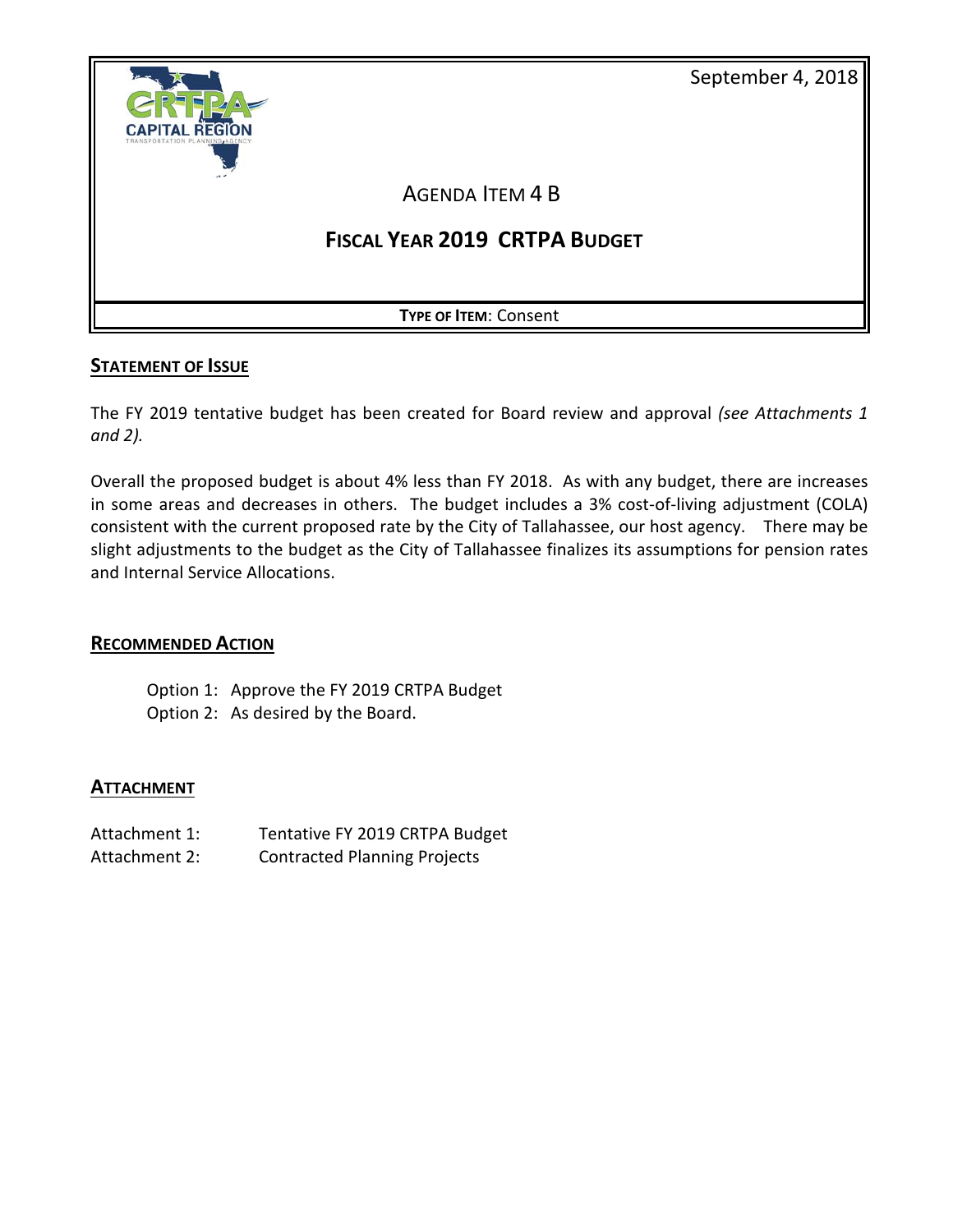## FY 2019 Tentative CRTPA Budget

|                                                                      | FY 18 - Adopted |               | FY 19 - Proposed |                | <b>Net Change</b> | % Change   |
|----------------------------------------------------------------------|-----------------|---------------|------------------|----------------|-------------------|------------|
| Personnel                                                            |                 |               |                  |                |                   |            |
| 511000 - Salaries                                                    | \$<br>440,222   | \$            | 419,862          | $\mathfrak{s}$ | (20, 360)         | $-4.6%$    |
| 511300 - Salary Enhancements                                         | \$<br>13,207    | \$            | 12,596           | \$             | (611)             |            |
| 511500 - Temporary Wages                                             | \$<br>24,102    | \$            |                  | \$             | (24, 102)         | $-100.0\%$ |
| 512400 - Other Salary Items                                          | \$<br>4,560     | \$            | 4,560            | \$             |                   | $0.0\%$    |
| 515000 - Pension - Current                                           | \$<br>81,857    | \$            | 85,334           | \$             | 3,476             | 4.2%       |
| 515100 - Pension- MAP                                                | \$<br>22,690    | \$            | 23,680           | \$             | 990               | 4.4%       |
| 515500 - Social Security                                             | \$<br>2,901     | \$            |                  | \$             | (2,901)           | $-100.0\%$ |
| 515600 - Mandatory Medicare                                          | \$<br>6,034     | \$            | 6,088            | \$             | 54                | 0.9%       |
| 516000 - Health Benefits                                             | \$<br>55,263    | \$            | 47,300           | \$             | (7,963)           | $-14.4%$   |
| 516100 - Flex Benefits                                               | \$<br>10,646    | \$            | 9,841            | \$             | (805)             | $-7.6%$    |
| <b>Operating</b>                                                     |                 |               |                  |                |                   |            |
| 521010 - Advertising                                                 | \$<br>4,500     | \$            | 2,500            | \$             | (2,000)           | $-44.4%$   |
| 521030 - Reproduction                                                | \$<br>3,000     | \$            | 3,500            | \$             | 500               | 16.7%      |
| 521100 - Equipment Repairs                                           | \$<br>225       | \$            | 225              | \$             |                   | 0.0%       |
| 521180 - Unclassified Contractual Srvcs <sup>1</sup>                 | \$<br>51,100    | \$            | 52,100           | \$             | 1,000             | 2.0%       |
| 521160 - Legal Services                                              | \$<br>24,000    | \$            | 28,000           | \$             | 4,000             | 16.7%      |
| 521190 - Computer Software                                           | \$<br>3,500     | \$            | 3,500            | \$             |                   | 0.0%       |
| 522080 - Telephone                                                   | \$<br>1,000     | \$            | 1,000            | \$             |                   | 0.0%       |
| 523020 - Food                                                        | \$<br>1,500     | \$            | 1,750            | \$             | 250               | 16.7%      |
| 523050 - Postage                                                     | \$<br>750       | \$            | 750              | \$             |                   | 0.0%       |
| 523060 - Office Supplies <sup>1</sup>                                | \$<br>4,000     | \$            | 13,000           | \$             | 9,000             | 225.0%     |
| 523080 - Unclassified Supplies                                       | \$<br>2,000     | \$            | 1,512            | \$             | (488)             | $-24.4%$   |
| 524010 - Travel & Training                                           | \$<br>15,855    | \$            | 14,000           | \$             | (1,855)           | $-11.7%$   |
| 524020 - Journals & Books                                            | \$<br>600       | \$            | 600              | \$             |                   | 0.0%       |
| 524030 - Memberships                                                 | \$<br>2,500     | \$            | 2,750            | \$             | 250               | 10.0%      |
| 541040 - Insurance (General Liability & Workers Comp)                | \$<br>16,500    | \$            | 18,000           | \$             | 1,500             |            |
| 550040 - Computer Equipment                                          | \$<br>10,000    | \$            | 10,000           | \$             |                   |            |
| <b>Internal Service Allocations</b>                                  |                 |               |                  |                |                   |            |
| 560010 - Human Resource Expense                                      | \$<br>10,026    | \$            | 10,100           | \$             | 74                | 0.7%       |
| 560020 - Accounting Expense                                          | \$<br>19,508    | \$            | 23,250           | \$             | 3,742             | 19.2%      |
| 560030 - Purchasing Expense                                          | \$<br>3,195     | \$            | 3,000            | \$             | (195)             | $-6.1%$    |
| 560040 - Information Systems Expense                                 | \$<br>27,020    | \$            | 28,000           | \$             | 980               | 3.6%       |
| 560070 - Revenue Collection                                          | \$<br>19        | \$            | 810              | \$             | 791               | 4163%      |
| 560082 - Environmental                                               | \$<br>1,028     | \$            | 850              | \$             | (178)             |            |
| <b>Expenses (non-contractual)</b>                                    |                 |               |                  |                |                   |            |
| Personnel                                                            | \$<br>661,482   | $\frac{3}{2}$ | 609,261 \$       |                | (52, 221)         | $-7.9%$    |
| Operating                                                            | \$<br>141,030   | \$            | 153,187 \$       |                | 12,157            | 8.6%       |
| <b>Internal Service Allocations</b>                                  | \$<br>60,796    | $\sqrt[6]{3}$ | 66,010 \$        |                | 5,214             | 8.6%       |
|                                                                      |                 |               |                  |                |                   |            |
| <b>Subtotal</b>                                                      | \$<br>863,308   | \$            | 828,458 \$       |                | (34, 850)         | $-4.0%$    |
| 521000 - Contractual Services (see attachment)                       | \$<br>1,948,966 | $\frac{3}{2}$ | 2,216,379        |                |                   |            |
|                                                                      |                 |               |                  |                |                   |            |
| <b>Total</b>                                                         |                 | \$            | 3,044,837        |                |                   |            |
| <sup>1</sup> Budget increase due to potential needs for new offices. |                 |               |                  |                |                   |            |